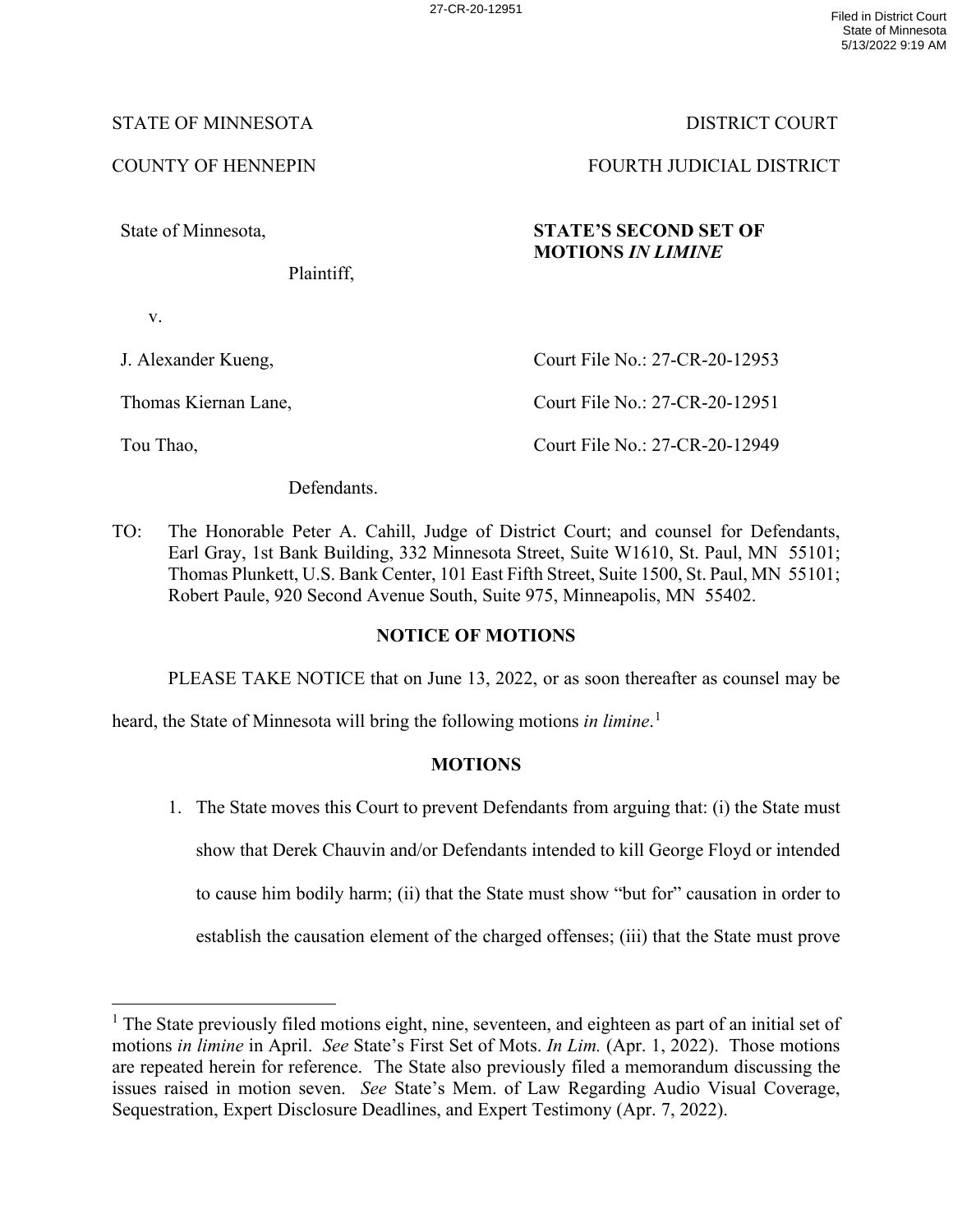that Defendants' aid was effective; and (iv) the State must prove that Defendants violated a duty to intervene. *See State v. Dorn*, 887 N.W.2d 826, 830-831 (Minn. 2016); *State v. Taylor*, 869 N.W.2d 1, 16 (Minn. 2015); *State v. Fleck*, 810 N.W.2d 303, 310 (Minn. 2012); *State v. Smith*, 901 N.W.2d 657, 663 (Minn. Ct. App. 2017). The State also requests that the Court prohibit Defendants from presenting evidence or argument that specifically addresses whether these incorrect legal standards have been satisfied.

- 2. The State moves this Court to prevent Defendants from arguing that a Defendant's use of force was lawful because—when viewed in isolation—the Defendant's force would have been reasonable. The reasonableness of a Defendant's use of force depends on the totality of the circumstances. *See Graham v. Connor*, 490 U.S. 386, 396 (1989). The State also requests that the Court prohibit Defendants from presenting evidence or argument that specifically addresses whether that incorrect legal standard has been satisfied.
- 3. The State moves this Court to exclude the following testimony by Steve Ijames:
	- a. Any testimony that George Floyd exhibited symptoms of excited delirium, mental illness, or any other medical symptoms.
	- b. Any testimony that George Floyd was malingering or any other speculation about George Floyd's mental state.
	- c. Any hearsay, including statements that Defendant Kueng may have made to Ijames.
	- d. Any testimony speculating about the mental state of any of the Defendants.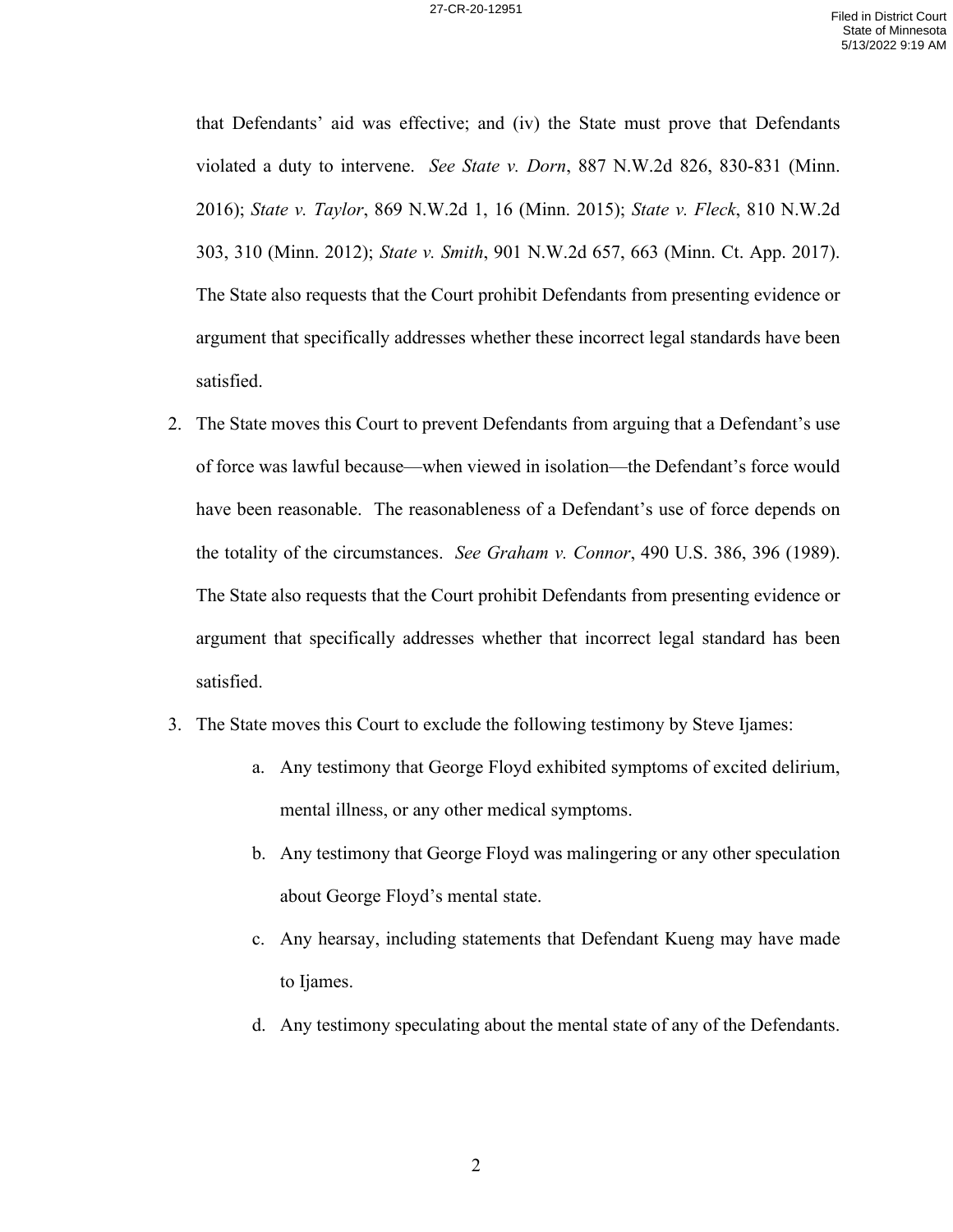- e. Any testimony that Defendant Chauvin had either formal or informal command of the scene.
- 4. The State moves this Court to exclude the following testimony by Greg Meyer:
	- a. Any testimony regarding the limits or benefits of video evidence.
	- b. Any testimony that Defendant Lane was or could have been confused because Minneapolis Police Department (MPD) policy—of which he was not aware—sanctioned an officer placing a knee on a suspect's neck.
	- c. Any testimony that characterizes Defendant Lane's intent, including the statement that Defendant Lane "twice attempted to stop the force being used." Greg Meyer, Expert Witness Report at 9 (Feb. 22, 2021).
	- d. Any testimony that the State must prove that the use of force against George Floyd was clearly or obviously unlawful.
	- e. Any testimony about specific Lexipol materials, other departments' policies, California law, or qualified immunity precedent.
	- f. Any testimony that it would be unreasonable to expect that, had a Defendant acted differently, the Defendant's actions would have changed the course of events.
	- g. Any hearsay, including statements that Defendant Lane made to the Bureau of Criminal Apprehension (BCA).
- 5. The State moves this Court to exclude expert testimony from Dr. Shawn Pruchnicki as unqualified, lacking foundational reliability, unhelpful to the jury, an improper topic for expert testimony, and unduly prejudicial. *See* Minn. R. Evid. 702, 704, 401, 403; *State v. Garland*, 942 N.W.2d 732, 742 (Minn. 2020); *Doe v. Archdiocese of St. Paul*,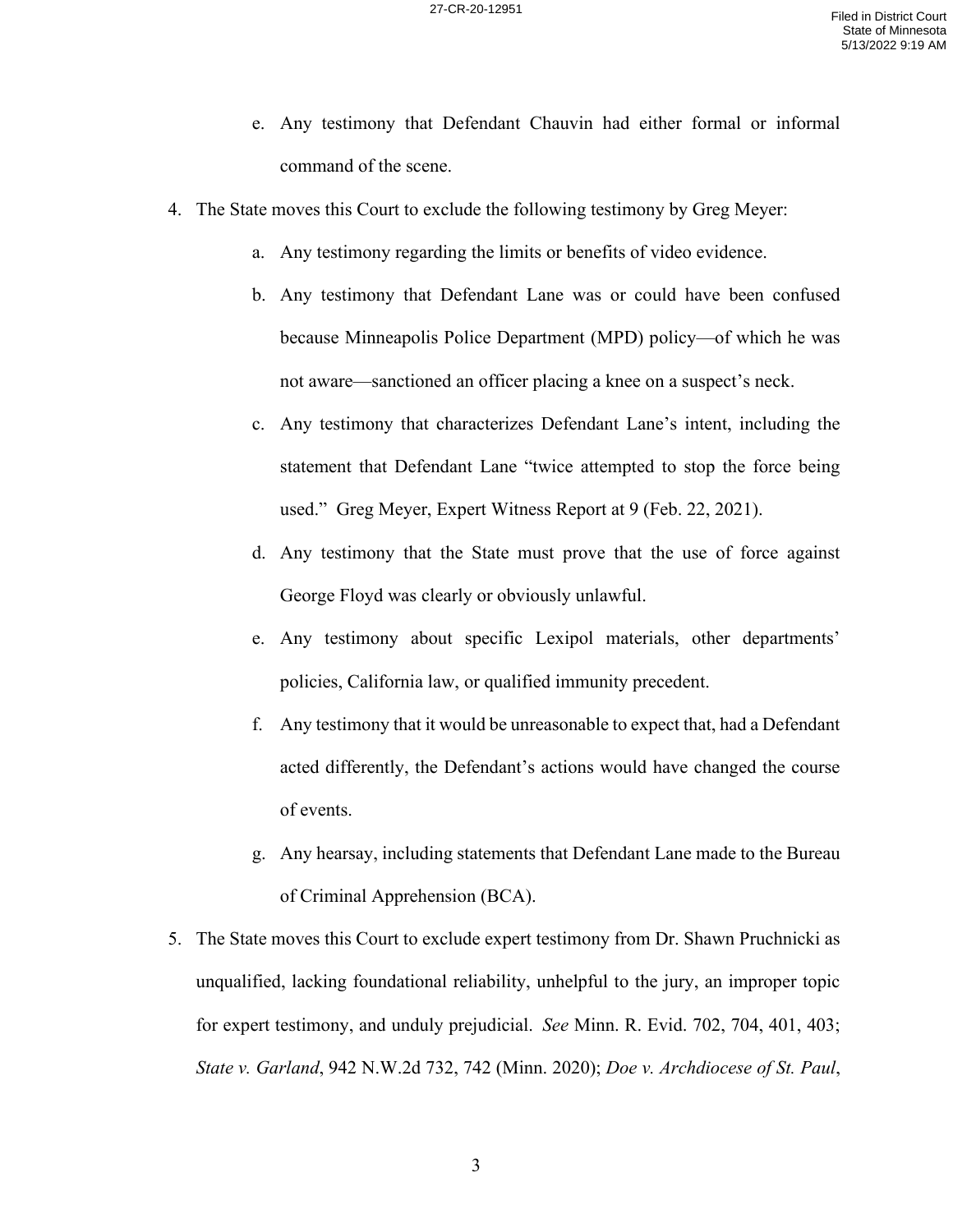817 N.W.2d 150, 164 (Minn. 2012); *State v. Provost*, 490 N.W.2d 93, 104 (Minn. 1992). In the alternative, the State requests that the Court conduct an evidentiary hearing on the admissibility of such testimony outside of the presence of the jury.

- 6. The State moves this Court to exclude any expert testimony from Dr. Sidney Dekker as unqualified, lacking foundational reliability, unhelpful to the jury, an improper topic for expert testimony, and unduly prejudicial, and for the additional reason that Defendants have not properly disclosed an expert report for Dr. Dekker. *See* Minn. R. Evid. 702, 704, 401, 403; *State v. Garland*, 942 N.W.2d 732, 742 (Minn. 2020); *Doe v. Archdiocese of St. Paul*, 817 N.W.2d 150, 164 (Minn. 2012); *State v. Provost*, 490 N.W.2d 93, 104 (Minn. 1992). In the alternative, the State requests that the Court conduct an evidentiary hearing on the admissibility of such testimony outside of the presence of the jury.
- 7. The State moves this Court to prohibit Dr. David Fowler from testifying regarding the opinion of any other non-testifying expert he consulted in preparation of The Forensic Panel Report to which he is not independently qualified to testify, or testifying that other experts agree with Dr. Fowler's opinion, analysis, or conclusions. *See* Minn. R. Evid. 702, 801(c); *State v. Bradford*, 618 N.W.2d 782, 793-794 (Minn. 2000) (en banc), *as amended on denial of reh'g* (Oct. 25, 2000). In addition, the State moves this Court to prohibit Defendants from calling other members of The Forensic Panel to introduce the aspects of Dr. Fowler's report outside of Dr. Fowler's expertise, because Defendants have not provided the required disclosures for the other members of The Forensic Panel. *See* Minn. R. Crim. P. 9.02, subd. 1(2)(b).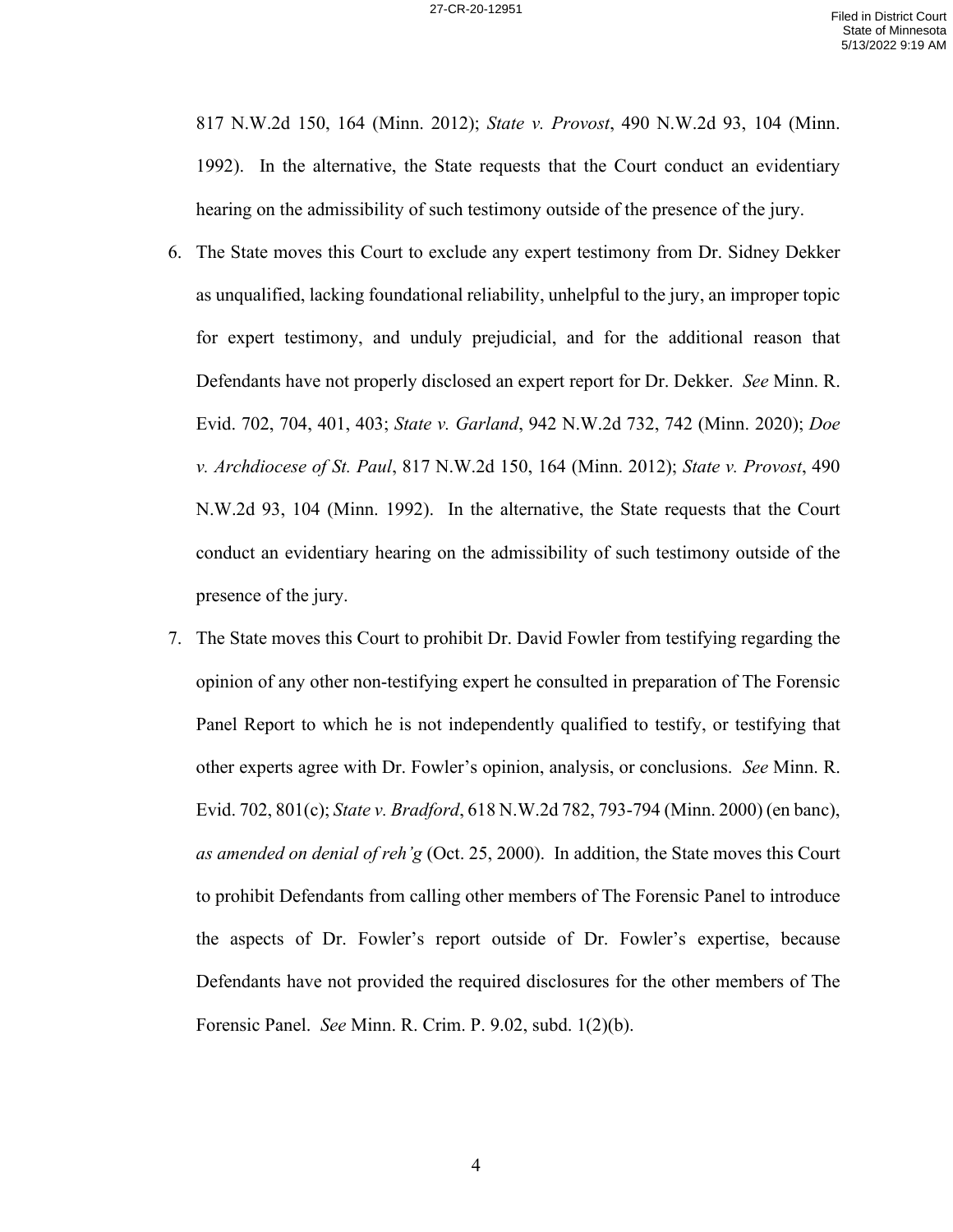- 8. The State moves this Court to prohibit Defendants from introducing irrelevant character evidence not permitted by the rules of evidence or case law. *See* Minn. R. Evid. 404(a)(1) (permitting only evidence "of a pertinent trait of character"); *State v. Lasnetski*, 696 N.W.2d 387, 395 (Minn. Ct. App. 2005).
- 9. The State moves this Court to prohibit reference to Defendants' spouses, children, or other family members in opening statements, closing arguments, and direct or crossexaminations. *See* Minn. R. Evid. 402, 403, 404(a)(1).
- 10. The State moves this Court to permit Inspector Katie Blackwell to testify to the number, type, and general nature of the incidents to which Defendants Lane and Keung responded during their work as Minneapolis police officers, as detailed in Minneapolis Police Department records.
- 11. The State moves this Court to prevent Defendants from questioning Inspector Blackwell about information in Derek Chauvin's internal affairs file—which Inspector Blackwell has already testified to having not seen—to imply that Chauvin was not qualified to serve as a Field Training Officer.
- 12. The State moves this Court to prevent Defendants from presenting any evidence that MPD's records do not show that officers have intervened in the past as proof that officers did not in fact intervene, unless Defendants lay a proper foundation that demonstrates records of intervention would have been regularly reported and kept, and a diligent search failed to uncover them. *See* Minn. R. Evid. 803(10); *McInnis v. Maine*, 638 F.3d 18, 23 (1st Cir. 2011). If Defendants intend to lay that foundation, the State requests the Court require Defendants to make an offer of proof outside of the presence of the jury.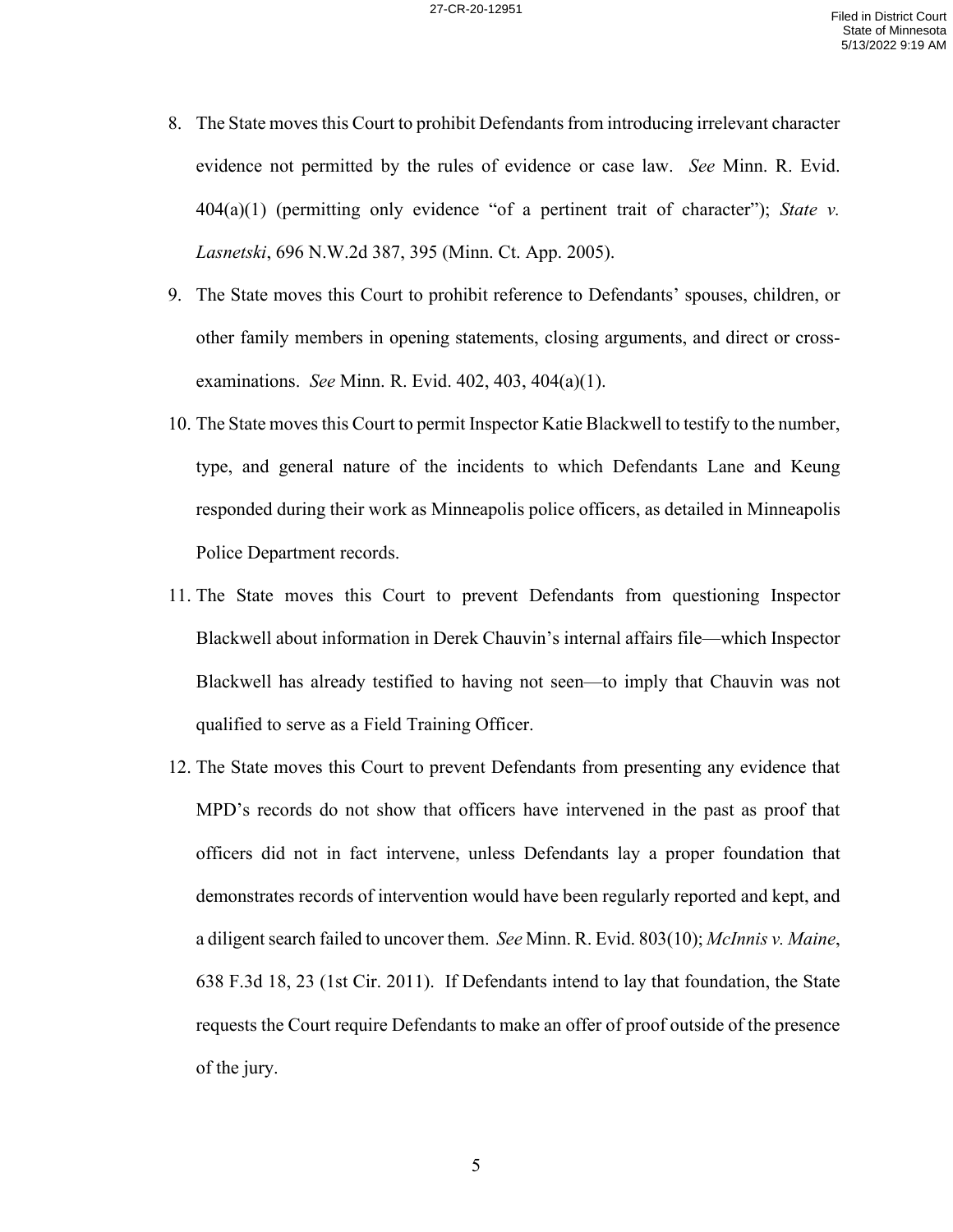- 13. The State moves this Court to exclude any argument, evidence, or testimony regarding the MPD's decision-making process in terminating Defendants' employment as MPD officers. The State also moves this Court to exclude any argument, evidence, or testimony referencing the City of Minneapolis's settlement with George Floyd's family. To the extent the Court determines that evidence on these topics may be admissible for the limited purpose of attempting to show purported bias on the part of testifying witnesses, the State respectfully requests that the Court properly limit evidence on such extraneous matters.
- 14. The State moves this Court to exclude any evidence of changes to MPD's policy and training that occurred after May 25, 2020. *See* Minn. R. Evid. 401, 402, 403, 407.
- 15. The State moves this Court to exclude the results of a survey related to the Field Training Officer program.
- 16. The State moves this Court to exclude the April 27, 2022 probable-cause report of the Minnesota Department of Human Rights entitled "Investigation into the City of Minneapolis and the Minneapolis Police Department."
- 17. The State moves this Court to prohibit defense counsel from engaging in speaking objections and to require all arguments in support of an objection to occur at a bench conference or to otherwise occur outside of the jury's perception. *See generally* Minn. R. Evid. 103(c).
- 18. The State moves this Court to prohibit Defendants' counsel from commenting at any time during the trial or during closing arguments on the failure or alleged failure of the prosecution to call a witness or introduce evidence equally available to either party.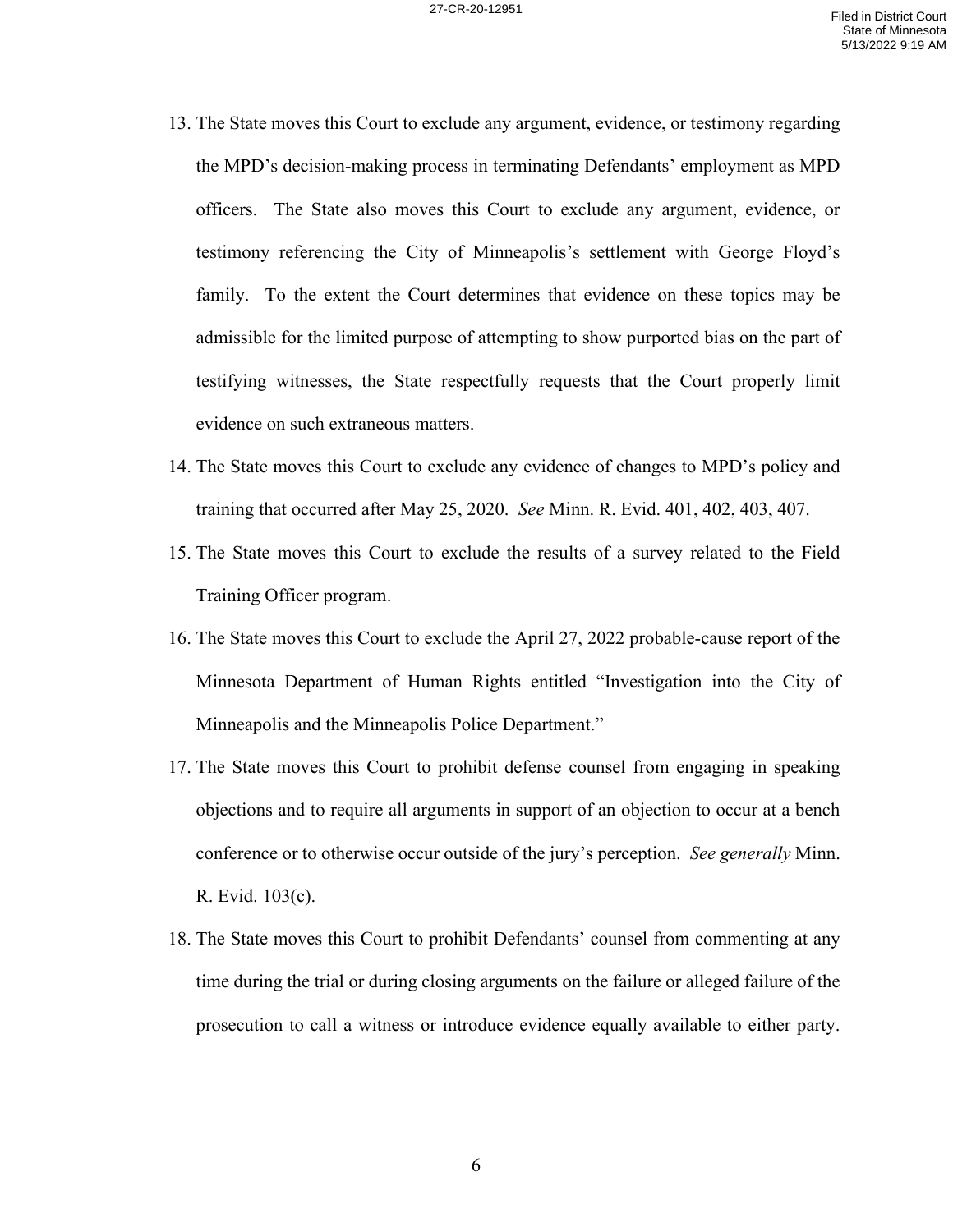*See State v. Bernardi*, 678 N.W.2d 465, 471 (Minn. Ct. App. 2004) (citing *State v. Thomas*, 232 N.W.2d 766, 768 (Minn. 1975)).

- 19. The State moves this Court for an order exempting experts from the witness sequestration order. *See* Trial Scheduling and Management Order and Memorandum Opinion ¶ 12(a) (Apr. 25, 2022) (ordering witness sequestration); Minn. R. Crim. P. 26.03, subd. 8; Minn R. Evid. 615.
- 20. The State moves this Court to advise the jurors that, while not a mandatory instruction the jurors must follow, the Court suggests jurors turn off push notifications on their cell phones to limit inadvertent exposure to media.
- 21. The State moves this Court for a ruling that technical medical papers and reports may not be received as exhibits, and as such are not available to the jury during deliberations. *See* Minn. R. Evid. 803(18) (explaining that learned treatises are an exception to the hearsay rule in certain circumstances, "but may not be received as exhibits"); 11 Minn. Prac., Evidence § 803.18 (4th ed.) (explaining this rule "guard[s] against the possibility that the jury will attach too much weight to the learned treatise, or perhaps use the treatise for personal research on the general subject matter").
- 22. The State moves this Court to exclude testimony connecting BATES 2659 to issues of medical causation.
- 23. The State moves this Court to exclude any arguments or speculative testimony about George Floyd's subjective intent. *See* Minn. R. Evid. 402.
- 24. The State moves this Court to prevent Defendants from making any of the following improper, irrelevant, and misleading statements in the presence of the jury:
	- a. Any unnecessary mention of race or the use of racially charged terms.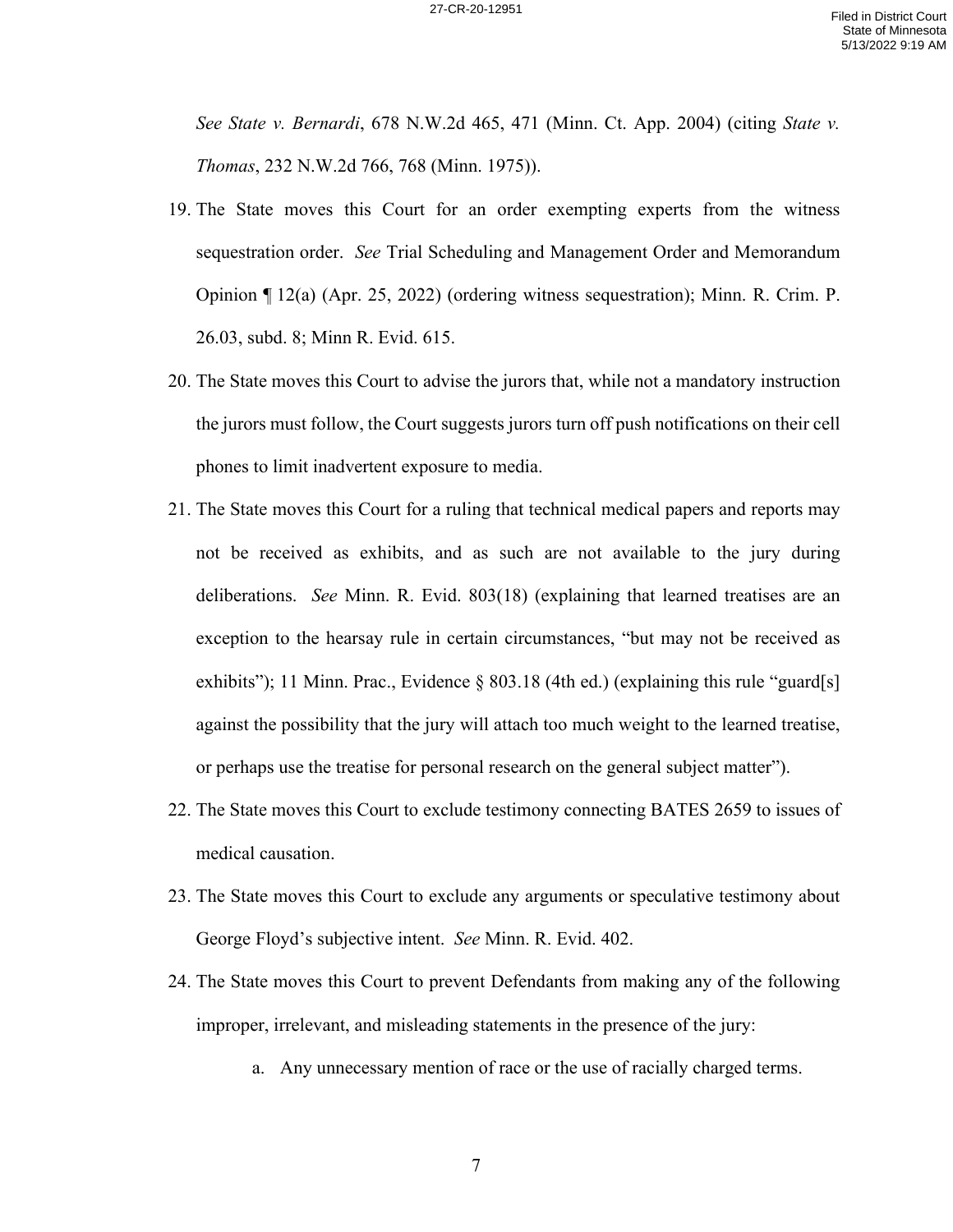- b. Any reference to the State's prosecutorial motives, the political implications of the jury's verdict, or any other statements that improperly invite jury nullification.
- c. Any reference to the number or nature of the State's lawyers, including but not limited to the use of the phrase "army of lawyers."
- d. Any reference to "cancel culture."
- e. Any reference to riots or protests.
- f. Any reference to the civil suit and settlement.
- g. Any reference to the Minnesota Department of Human Rights as the "State," and any similar insinuation that the Minnesota Department of Human Rights is somehow akin to the prosecution.
- 25. The State moves this Court to prohibit admission of any testimony or evidence regarding any alleged bad acts committed or allegedly committed by any witness without prior notice to the State; giving the State an opportunity to be heard on and litigate its admissibility; and a prior Court ruling on its admissibility. *See* Minn. R. Evid. 401, 402, 403, 404.
- 26. The State moves this Court for a ruling prohibiting Defendants from using improper methods of impeachment not permitted by the Minnesota Rules of Evidence, including but not limited to:
	- a. Impeaching a witness with evidence concerning a prior arrest or contact with law enforcement (as opposed to a prior conviction). *See* Minn. Stat. § 595.07; Minn. R. Evid. 609; *State v. Boykin*, 172 N.W.2d 754, 756-57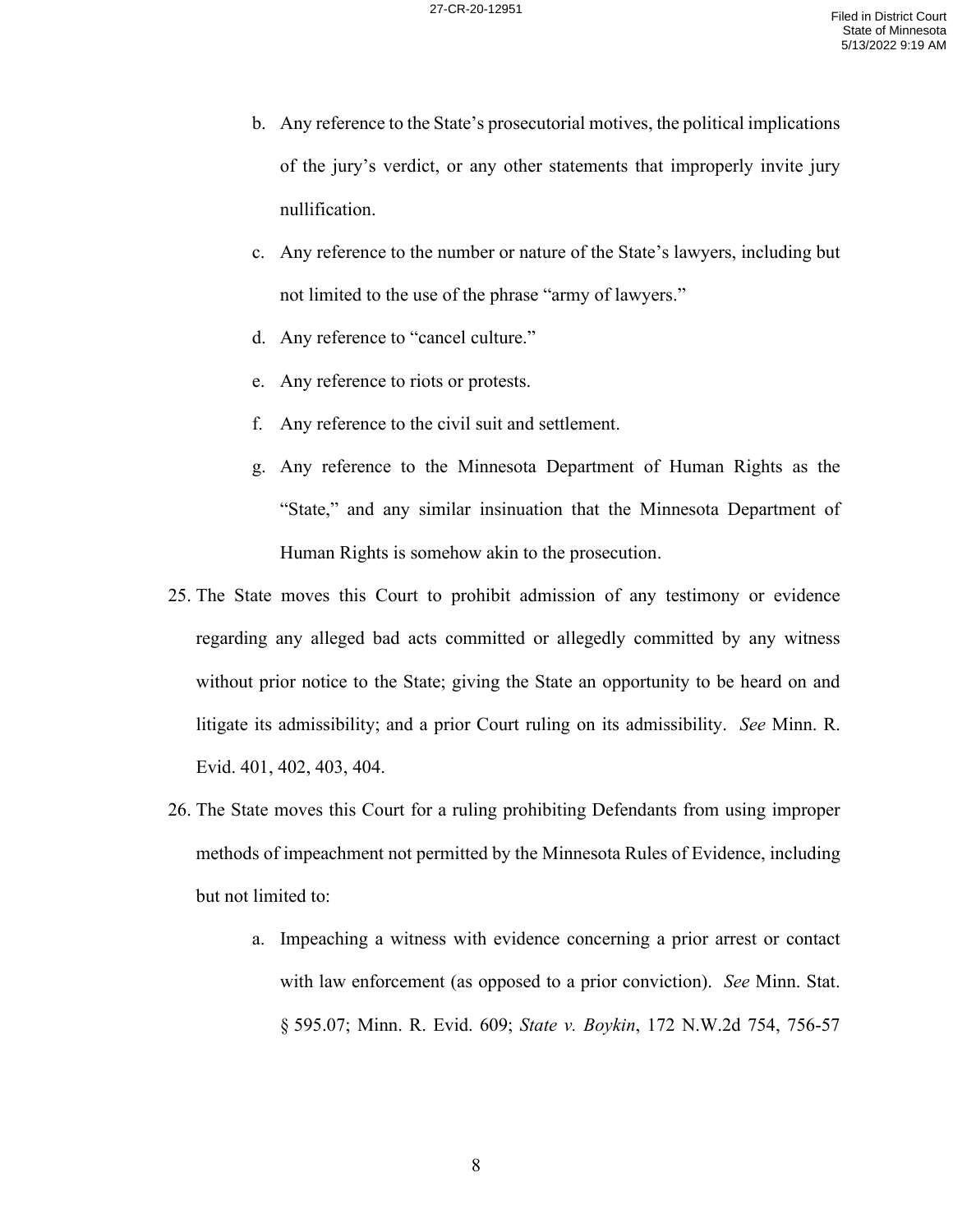(Minn. 1969) (witness may be impeached by prior conviction but not prior arrest).

- b. Impeaching a witness with a statement from a third-party summary—such as a report prepared by the BCA or Federal Bureau of Investigation (FBI) if the witness does not adopt that document as his or her prior statement. *See State v. Graham*, 764 N.W.2d 340, 352-353 (Minn. 2009) (unless witness has "adopted the statement attributed to him as his own, counsel may not offer extrinsic evidence in the form of reading verbatim from a third-party summary to impeach the witness").
- 27. The State moves this Court to permit medical experts to demonstrate physiological features of the human body by using phrases such as "If you were to do this, you might feel that." The State additionally moves this Court to instruct the jury that they may follow such demonstrative suggestions, although they are not required to do so. *See*  Tr. of Proceedings, Vol. 21 at 4495:5-12, *State v. Chauvin*, 27-CR-20-12646 (D. Minn. Apr. 8, 2021).
- 28. The State moves this Court to require Defendants to make a record before the guilt phase of trial of their informed consent to a unitary trial, to alternatively articulate a request for a bifurcated trial by a jury, or to unanimously, knowingly, voluntarily, and intelligently waive their rights to having a jury find aggravating sentencing factors. *See*  Minn. R. Crim. P. 11.04 Subd. 2.